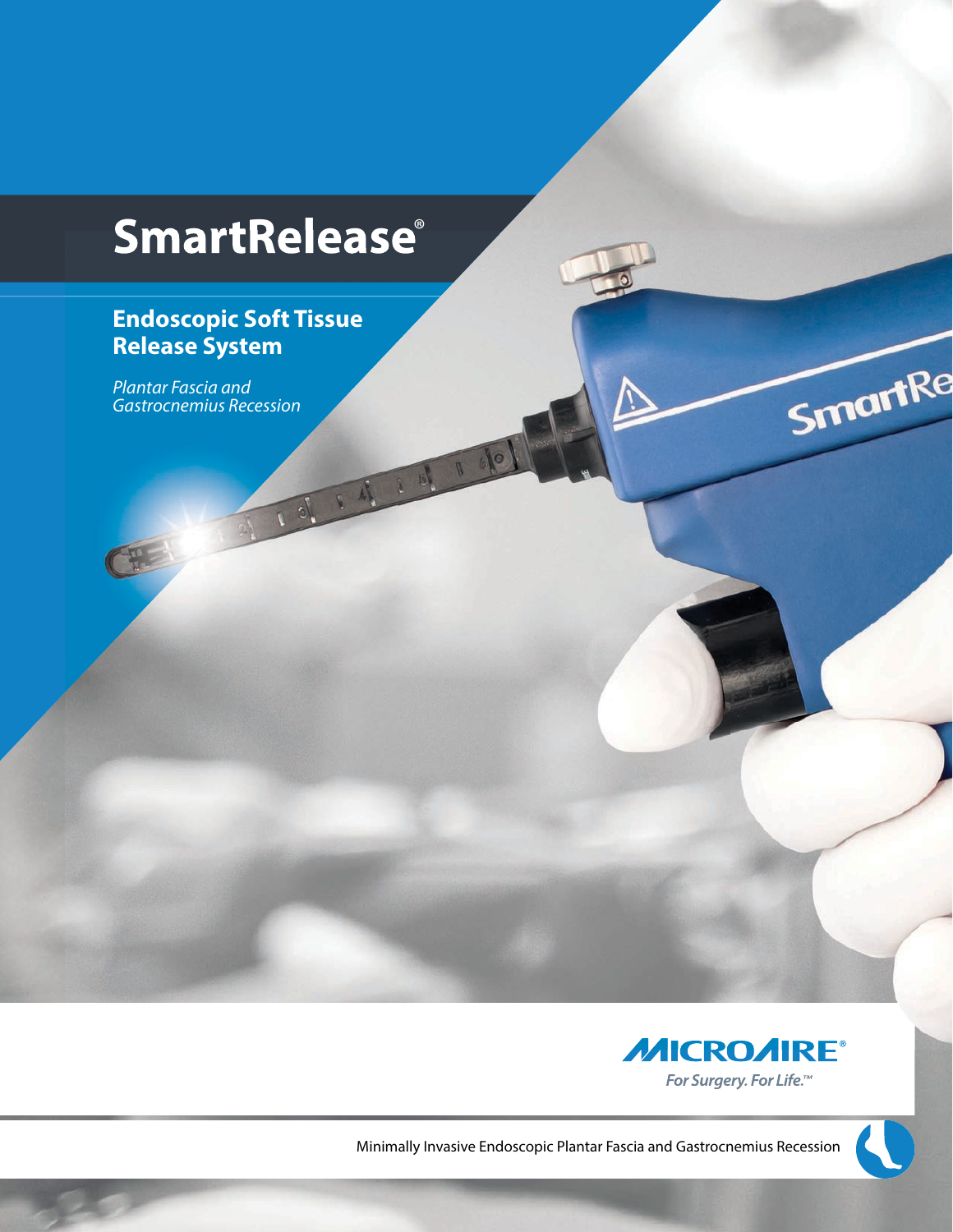# **SmartRelease** Endoscopic Soft

## **Endoscopic Soft Tissue**

**NOTE:** The SmartRelease® Lower Extremity System is not yet CE approved.

- Complete set of custom instrumentation
- Surgical protocol developed and tested by a panel of surgeons
- Intended for recession of the plantar fascia and gastrocnemius aponeurosis

### Blade Assembly

### (Single) | 84040-1

#### (6-pack) | 84040-6

• Sterile package

Ņ

SmartRelease®

- Window at the tip of the assembly provides direct view of the roof of the plantar fascia and gastrocnemius aponeurosis, and surrounding anatomy Standard Disposable<br>
Blade Assembly<br>
(Single) | 84040-1<br>
(6-pack) | 84040-6<br>
• Sterile package<br>
• Window at the tip of the as<br>
provides direct view of the<br>
the plantar fascia and gast<br>
aponeurosis, and surrounce<br>
anatomy<br>
- Disposable blade assembly features a retractable blade that rises straight up, without curving outward

Aluminum Handpiece | 85014 • Aluminum, pistol-grip handpiece

• Blade assembly locks onto the front • Turn-latch on top of the instrument allows blade assembly to be rotated for right- or left-hand surgery and locks the blade in any

position along the rotation axis

#### Onyx<sup>™</sup> Low Profile Disposable Blade Assembly (Single) | 85050-1 (6-pack) | 85050-6

- Less volume for smaller, tighter anatomical structures
- Sharper blade than the standard blade assembly
- Scraper tip assists with clearing soft tissue
- Black color absorbs light for improved tissue contrast



#### **SmartRelease**

#### 2.9mm Eyepiece Autoclavable Endoscope | 81025

- Connects to a standard camera coupler
- Storz® and Wolf® light-post adapters



Single-portal endoscopic surgery for treating plantar fascia and gastrocnemius recession surgery.

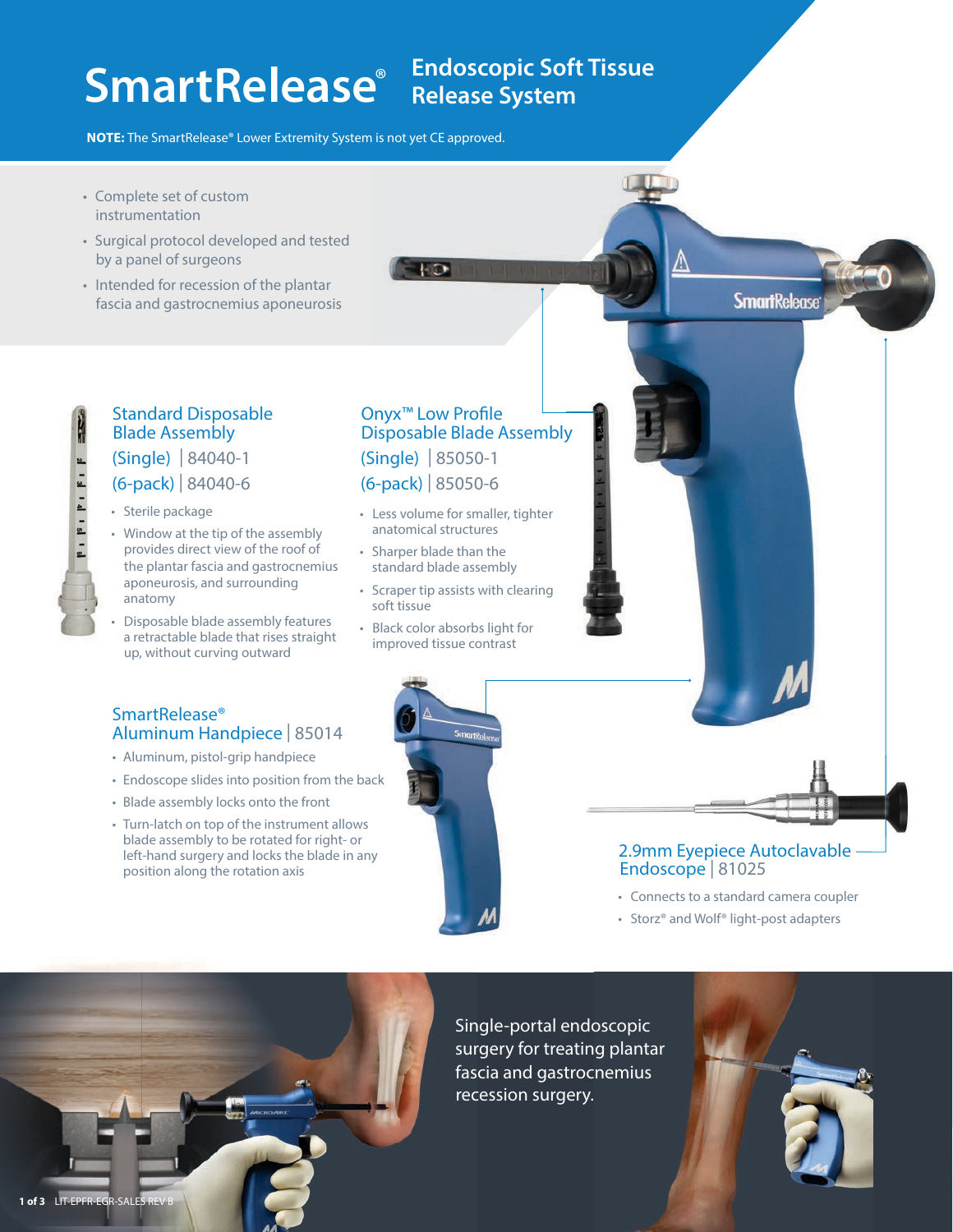### Minimally invasive, single-portal technique.

#### Coequal to Standard Blade Assembly | 84061 Dilator – Small | 85026  $2|3|4|5|6$  MICROAIRE

#### Coequal to Onyx™ Blade Assembly | 85061

 $2|13|14|15|16$ 



#### Elevator | 85029

ä.

• Clears away soft tissue for better identification of the anatomy

 $\blacksquare$ 



#### Sterilization Tray for SmartRelease® | 85040

• Stainless steel with silicone insert

**MICROARE** 

- High impact strength, durable construction
- Withstands repeated sterilization cycles for major sterilization methods
- Accommodates handpiece, synovium elevator, coequals, dilators, endoscope, and light post adapters
- Additional space for surgical instrumentation and autoclavable camera & light cables
- 25.6cm x 39.5cm x 5cm